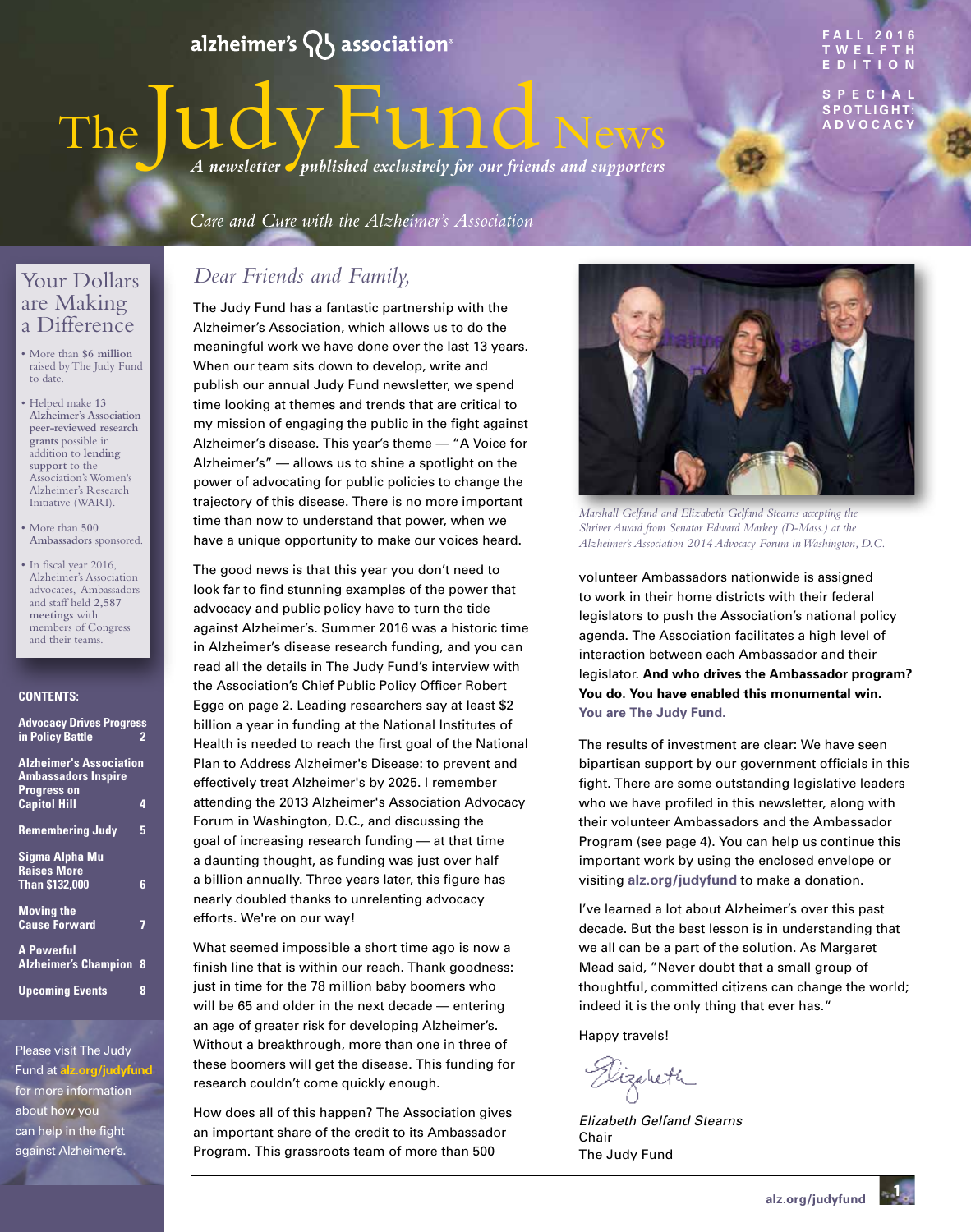# <span id="page-1-0"></span>*Advocacy Drives Progress in Alzheimer's Policy Battle*

(Charling more powerful than you."<br>That's the message the Alzheimer's Associa<br>public policy team sends to those impacte That's the message the Alzheimer's Association public policy team sends to those impacted by Alzheimer's disease. Sharing a personal story with a policymaker, combined with compelling facts and a clear request, is one of the most effective ways to advocate for better policies. By speaking up and following this strategy, the Association's advocates have advanced its public policy agenda dramatically, particularly over the past six years.



This year House and Senate committees showed bipartisan support by approving an additional increase for Alzheimer's research funding at the National Institutes of Health (NIH) that could be as high as \$400 million. If signed into law, this would be the single largest federal increase to date and would bring annual research funding for

*Robert Egge*

Alzheimer's at the NIH to just under \$1.4 billion, more than halfway to the at least \$2 billion experts say is needed to make real progress toward prevention or treatment of the disease.

However, people often aren't sure what advocacy is and how it drives legislation like this forward. Advocacy is action in support of a cause or proposal, like a new policy or law, and advocates are the people who seek to educate policymakers and enlist their help toward that goal. Anyone can be an advocate, whether they want to make an occasional call to an elected official's office or meet with them or their staff on a regular basis.

To further explain the power advocates have to affect public policy, Alzheimer's Association Chief Public Policy Officer Robert Egge answers some questions.

## **Q.** Why should public policy be important to<br>
everyone who cares about Alzheimer's disease? Alzheimer's disease is a big problem that requires a big

solution. The biggest problem is what it does to the lives of individuals and families. But the costs due to Alzheimer's also demand attention. Our nation will pay an estimated \$236 billion this year in Alzheimer's costs, and with someone

developing the disease every 66 seconds, those costs will continue to rise year by year. Public policies have a broad impact on the research and care and support that help our cause, making federal and state governments critical allies in our fight against the disease.

Here is just one example of why government support is so essential to our fight, especially in securing research funding: The Alzheimer's Association is the largest private nonprofit funder of Alzheimer's research in the world. Since 1982, the organization has awarded over \$375 million — including \$25 million this year — to more than 2,400 best-of-field grant proposals. Because these are private funds, the Association itself decides how to use them flexibly and strategically to meet its objectives. Private dollars are essential to the Association's work and complement other types of funding.

However, in almost every disease area, private dollars are generally much smaller than federal funding. The Association brings speed, agility and an international portfolio to Alzheimer's research funding, but there is no substitute for the scale of support that Congress can deliver through the NIH. That's why we have relentlessly advocated to raise NIH funding for Alzheimer's research.

# **Q.** How is advocacy making a difference in the fight against Alzheimer's nationally?

Over the past six years, the Association and its advocates have made remarkable progress toward our public policy goals. An estimated 10,000 bills are introduced during each session of Congress, but only 4 percent, or about 400, make their way through the House and Senate and are signed into law by the president. The chance of getting a bill passed is very low in most cases, which makes the victories we have



*Alzheimer's research funding at the NIH has grown tremendously since 2011, thanks to the work of Association advocates and Ambassadors.*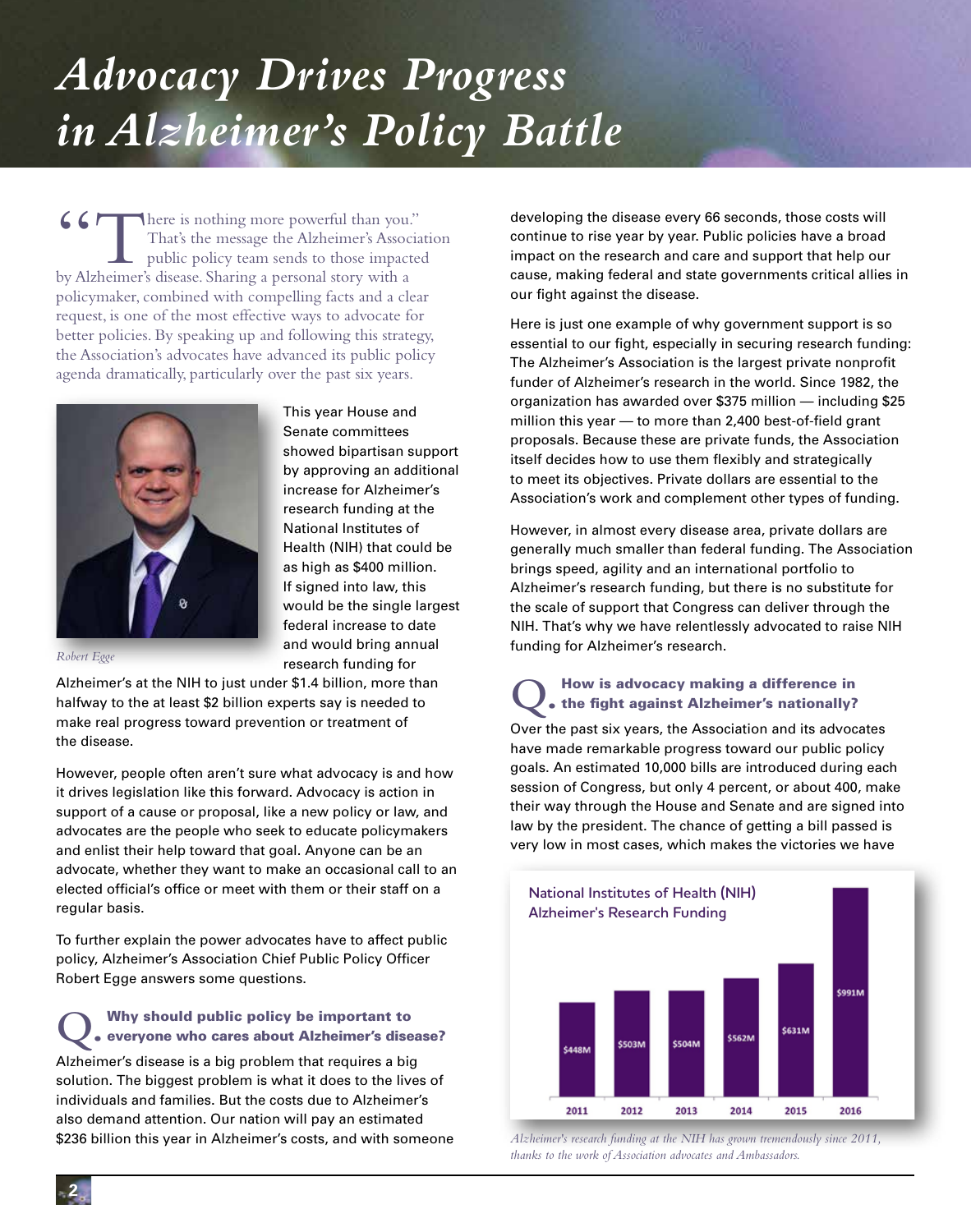

won all the more impressive. We are on track to achieve a third of our bills this year over a six-year stretch, and on top of this we have the funding increase.

As mentioned earlier, the gains in NIH Alzheimer's funding are nothing short of astounding. Many experts told us several years ago that what we've accomplished simply wouldn't be possible — it wasn't realistic. Nevertheless, we went ahead and made increasing funding for Alzheimer's research a top priority. We started setting our plan in motion with the creation and passage of the National Alzheimer's Project Act (NAPA) in 2010. In 2012, when the National Plan to Address Alzheimer's Disease was released by the administration as required by NAPA, it contained an additional \$50 million for research. Since that time, we've made steady increases, including last year's historic increase of \$350 million, bringing total NIH funding for Alzheimer's research to just under \$1 billion.

Another top policy priority is improving access to care planning, which the Association and its advocates have worked to advance through the Health Outcomes, Planning and Education (HOPE) for Alzheimer's Act. The HOPE Act would provide Medicare coverage for comprehensive care planning services for both the individual and his or her caregiver, following a dementia diagnosis. Care planning is crucial for improving outcomes for the individual, coordinating care and managing other chronic conditions, such as diabetes or heart disease. Support for HOPE has risen each year, but it's never been stronger than today. In a major breakthrough, the Senate Appropriations Committee included the HOPE for Alzheimer's Act in its fiscal year 2017 funding bill, and the Association is optimistic about its passage.

### **Q.** How does state policy impact Alzheimer's and how can advocates make an impact on the local level?

State Alzheimer's disease plans provide a framework for fighting Alzheimer's where people live, in their communities. Because of the scale of the Alzheimer's epidemic, the costs to state budgets are a key concern. For example, Medicaid is a government program that uses a combination of federal and state dollars to pay health care expenses for low-income people. Medicaid is one of the largest items in state budgets, and the amount states allocate to pay for the costs of nursing home and other types of care related to Alzheimer's are expected to grow tremendously in coming years as our population ages and more people are diagnosed with the disease. Across the country, Alzheimer's Association

advocates are working with their state governments to increase state Medicaid funding so people living with the disease and their families will have the services they need.

Training for health care professionals is another example of a state policy priority. Employees in residential, home and adult



*Sen. Susan Collins (R-Maine) and Elizabeth Gelfand Stearns*

day settings must be properly trained in dementia care. Yet training standards vary widely. Less than half of states require dementia training for staff of nursing homes, and less than one-fifth of states require it for adult day staff.

California is one state that exemplifies good training practices. As of Jan. 1, 2016, all direct care staff at all residential care facilities for the elderly must have 12 hours of dementia care training, with six hours completed before the staff person begins working independently with residents. In addition, staff must participate in eight hours of training each year on serving people with dementia. These rules were put in place thanks in large part to the advocacy efforts of Association staff and volunteers at our six chapters in California.

#### **Q.** How can people advocate for the Alzheimer's movement?

People can get involved as Alzheimer's advocates in several ways. First, visit **alz.org/advocacy** to learn about the issues and pending legislation. You can register as an advocate to receive updates and alerts informing you when you can take action by contacting your elected officials. The Association also has a sister organization, the Alzheimer's Impact Movement® (AIM), a nonpartisan, nonprofit advocacy organization working in strategic partnership with the Alzheimer's Association. You can learn more about AIM at **alzimpact.org**.

Second, connect with the Association in your community. You can locate the chapter closest to you by visiting **alz.org/findus**. We need everyone's voice to help us defeat Alzheimer's disease — and yours can be one of them. When advocates describe how Alzheimer's has personally impacted them and propose solutions, lawmakers listen. We've seen that in the progress we've made, and can continue to make, with your help.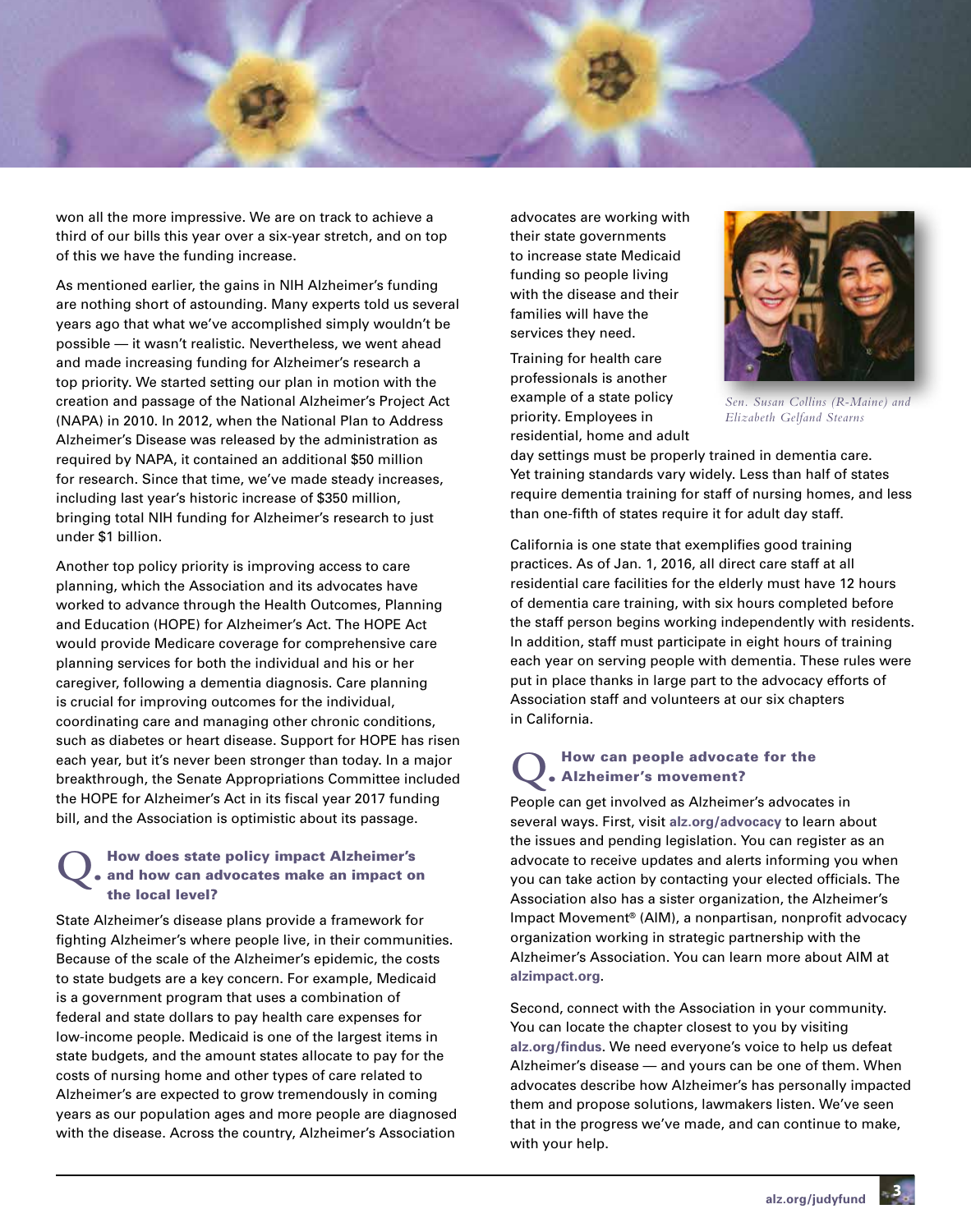# *Association Ambassadors Inspire Progress on Capitol Hill*

The Alzheimer's Association Ambassador program is a key player in advancing public policy and funding to fight Alzheimer's. All of the recent policy and funding gains made by the Association have happened while the Ambassador program was expanding. The program started in 2010 with just 24 people; today it has grown to 511 Ambassadors. The goal is to reach 535, one for every member of Congress.



Ambassador Ron Grant of Oklahoma City was diagnosed with younger-onset Alzheimer's at age 55. Knowing he was facing a disease for which there is no treatment or cure, he initially felt hopeless — a feeling somewhat

*Rep. Tom Cole (R-Okla.) and Alzheimer's Association Ambassador Ron Grant*

foreign to the former chaplain of the Oklahoma Department of Corrections. Refusing to let Alzheimer's silence him, Grant sought opportunities to fight the disease using one of his most powerful tools — his voice.

In 2013, Grant joined the Alzheimer's Association

Ambassador Program. Supported by The Judy Fund, the program is made up of advocate leaders who establish and cultivate relationships with local members of Congress and district staff, engaging them in several meetings each year. Ambassadors play a critical role in helping the Association meet its federal policy goals.

Grant serves as Ambassador to Rep. Tom Cole (R-Okla.), chairman of the House Appropriations Labor, Health and Human Services Subcommittee. To illuminate the issues surrounding Alzheimer's, Grant shares his experiences with the congressman, offering a firsthand account of the disease that is destroying our nation's families and finances.

Grant's efforts have no doubt made an impact. Cole has emerged as a leading champion for the Alzheimer's cause, strongly supporting the Association's calls for increased federal research dollars and paving the way to a historic \$350 million increase that was signed into law in the fiscal year 2016 budget.

"By supporting investments in Alzheimer's research, Representative Cole is serving his constituents and our country in a very important way," says Grant. "I'm proud to be his Ambassador."



*Ambassador Myriam Marquez (wearing scarf) stands next to Sen. Patty Murray (D-Wash.)*

Myriam Marquez of Seattle was diagnosed with youngeronset Alzheimer's at age 63. She joined the Ambassador program in 2014, working with Sen. Patty Murray (D-Wash.), ranking member of the Senate Appropriations Labor, Health and Human Services Subcommittee, and, like Cole, a vital force in securing the \$350 million increase in research funding for FY16. Marquez, a former public defender and lobbyist, seeks every possible opportunity to inspire action.

"I'm a warrior doing whatever I can to bring us closer to a cure," says Marquez. "I know I can count on Senator Murray to help drive that goal because she's truly dedicated to this fight."

To learn more about the Alzheimer's Association Ambassador Program, visit **alz.org/advocacy**.

### **Alzheimer's Champions on Capitol Hill**

Sen. Patty Murray (D-Wash.)

- Spearheaded bipartisan effort to secure historic \$350 million increase in federal funding for Alzheimer's research at the National Institutes of Health in FY16.
- Secured bipartisan support for inclusion of proposed additional \$400 million increase in federal Alzheimer's research funding and passage of Health Outcomes, Planning, and Education (HOPE) for Alzheimer's Act in the Senate Appropriations Committee funding bill for fiscal year 2017.

Rep. Tom Cole (R-Okla.)

- Championed a landmark effort resulting in a \$350 million increase in federal Alzheimer's research funding in FY16.
- Led bipartisan effort in House Appropriations Committee for additional \$350 million increase in federal funding for Alzheimer's research in FY17.

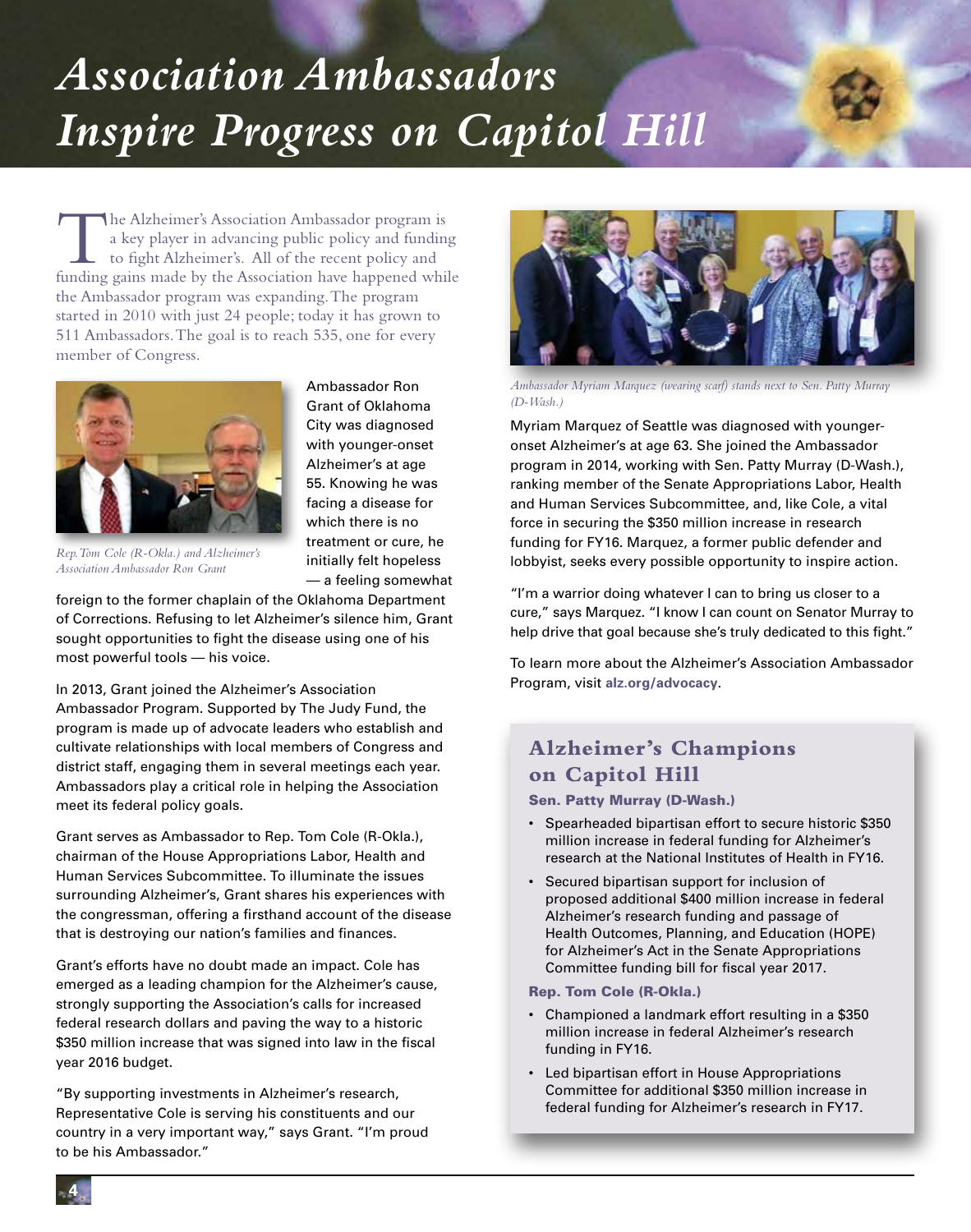# *Remembering Judy By Richard Stearns*

J udy Gelfand was my mother-in-law. We met, oddly enough, on a blind date.

I was living in New York and had been dating her daughter, Elizabeth, for a couple months. Judy was coming to New York for a visit with her cousin, Marsha. Elizabeth was spending the summer in Europe but suggested that I call Judy and go and introduce myself. So I called her and we set up a date; I picked her up and we drove to the River Cafe under the Brooklyn Bridge. On the way into the city, Judy asked me what music I liked, and I immediately popped in a cassette of a Grateful Dead show. While I know it wasn't her cup of tea, she sure played along and we had a great drive and a great dinner … a memorable first date.

Judy loved convertibles. Every three years, she would trade in her Chrysler LeBaron convertible for a new one — always silver. She loved that car. Even in the middle of July in Palm Springs when the temperature would approach 120 degrees, Judy would put the top down and enjoy the sun. One sunny day, I was sitting in the back seat and not paying attention. The top came back with my arm slung over the seat and I thought the frame was going to snap my arm off. It crunched, I screamed! Judy reversed the motor, the top went back, and my arm was saved. We laughed about it many times over the years.

Judy was always positive, always happy and brought that out in anyone else who was nearby. The only time she ever got mad at me, it was her son Dean's fault. One weekend in Palm Springs, I was "Deaned," a family term for an argument with my brother-in-law, which is always pointless. The argument got physical. Dean threw my sneaker into the pool, and I was so mad, I grabbed his suit jacket and threw it in the pool, too. Of course, Judy came out at that very moment and all she saw was Dean's only suit soaked and chlorinated and that I was the culprit. She was mad at me and let me know it. The anger did not last long, and I think Dean still has the suit.

Judy and I shared a love of music and pianos. She was classically trained at Juilliard, and I'm a hack who can noodle out just about anything. We would play together wherever there was a piano — in Palm Springs, in Malibu or in Santa Monica. For her 16th birthday, Judy was given the choice of a trip to Europe or a Steinway piano. She chose the piano and, while it has been three different colors over the



*(L to R): Richard Stearns and the Gelfands: Elizabeth, Marshall and Judy at Waterside Towers, New York City, 1981*

decades, Judy's piano sits proudly in our living room. At the end of her life, when she could not find any words, she could still sit down at the piano and knock out a Chopin etude.

Two of my lasting memories of Judy involve her struggle with Alzheimer's. Judy used to drive around Los Angeles and knew the neighborhoods and directions quite well. One day, she was supposed to pick up a phone at a store she had been to a dozen times. She called me and complained that she was there but they had moved the store. I called the store and learned that it had not moved. I got frustrated and tried to guide her to the correct address. She eventually found it. At the time, I did not see that it was Alzheimer's.

Judy enjoyed shopping in New England and going to the outlets with Elizabeth. I remember buying a jacket at L.L. Bean in Maine. It was a great lightweight blue jacket with a fleece lining. Judy, who was often cold, would borrow it when in Los Angeles. One day, I went to wear it and the jacket was gone. Ten years later, while cleaning out Judy's closet, there it was! I took it home and still wear it today. When my kids wear it, like my daughter Jackie did recently, I tell the story and it reminds me of Judy.

*Richard Stearns still plays Judy's beloved Steinway piano, which has its permanent home in the Stearns' living room. While Judy and Richard shared a deep love of music, he has substituted her Chopin etudes with songs by Eric Clapton and The Rolling Stones.*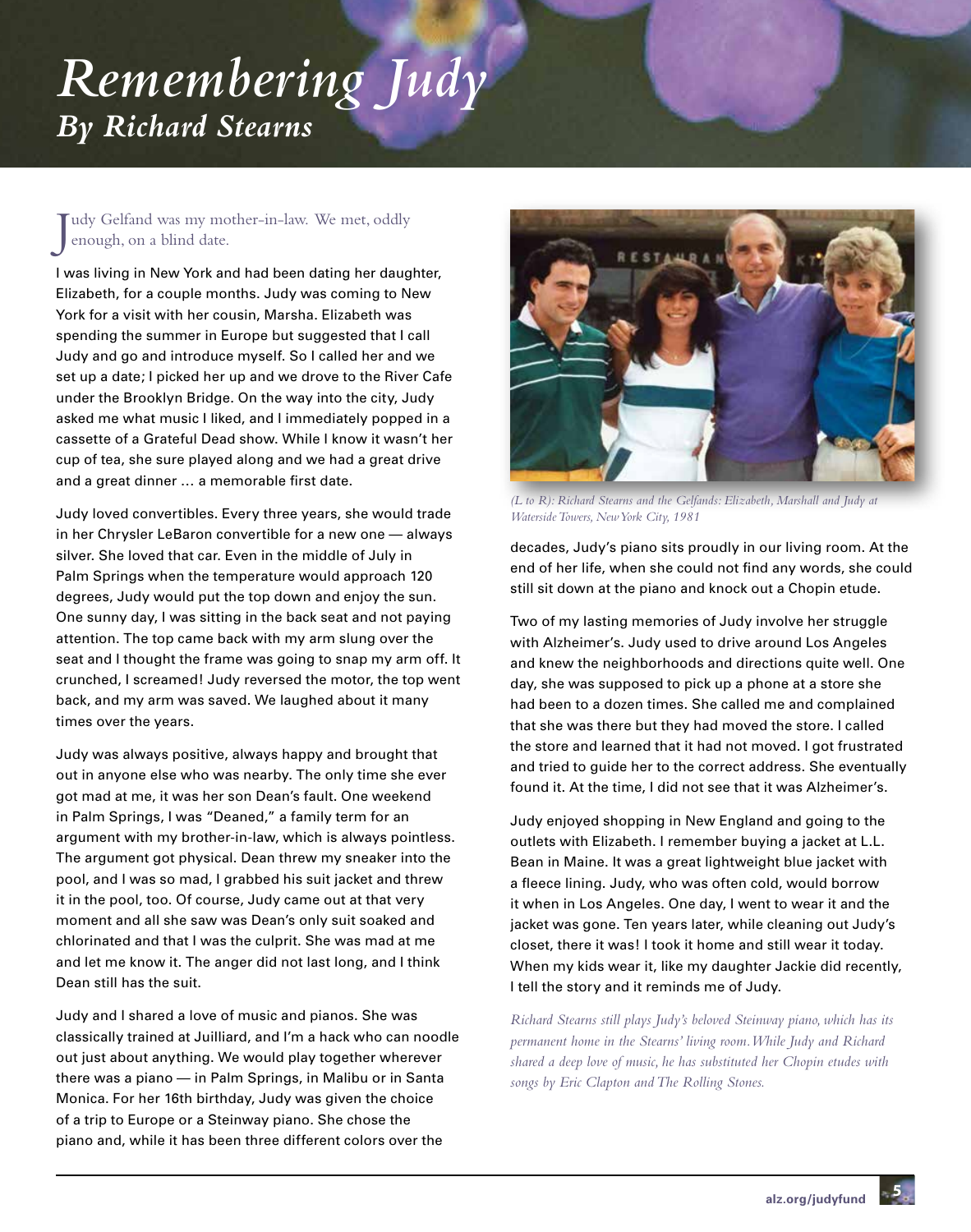# *Sigma Alpha Mu Fraternity Raises More Than \$132,000*

For the fourth consecutive year, the men of Sigma<br>Alpha Mu (ΣAM) Fraternity have exceeded their<br>previous year's fundraising total for The Judy Fund<br>fraternity's national charity of choice since 2005. Last ye Alpha Mu (ΣAM) Fraternity have exceeded their previous year's fundraising total for The Judy Fund, the fraternity's national charity of choice since 2005. Last year, they broke \$100,000 for the first time by raising \$103,013. This past year, they raised a total of \$132,740 through a variety of creative activities.

"Year after year, they continue to challenge themselves to do more for The Judy Fund, and they succeed," says Elizabeth Gelfand Stearns, The Judy Fund chair. "More than \$132,000 this year! We could not be more proud or grateful for their dedication to ending Alzheimer's disease."

*"More than \$132,000 this year! We could not be more proud or grateful for their dedication to ending Alzheimer's disease."*



*Melissa Uribe, vice president of Development, Alzheimer's Association Southeast Florida Chapter, accepts a check from Steve Stern, chairman of the South Florida Sigma Alpha Mu Alumni (R) and Stephen Lippy, SAM alumnus (L). The check represents part of the proceeds from the group's yearlong fundraiser, "An Affair to Remember." This event contributed to the fraternity's largest donation ever of \$132,740 to The Judy Fund.*

#### *No Shave November II*

The men of Sigma Alpha Mu "got growing" again in 2015 by participating in No Shave November (NSN) for The Judy Fund. Chapters and alumni groups around the country grew out their facial hair for the entire month and asked family, friends and others to sponsor their efforts. This year they garnered \$41,771, motivated in part by a hairraising incentive. The Gelfand Family and the Alzheimer's

Association offered to fly the top fundraiser and another Sammy — drawn in a raffle that included every brother who raised at least \$100 — to Los Angeles to attend the 5th Annual Hilarity for Charity® variety show. Hilarity for Charity is a movement led by Alzheimer's Association Celebrity Champions Seth and Lauren Miller Rogen to inspire change and raise awareness of Alzheimer's among the millennial generation, so it is a perfect fit for Sigma Alpha Mu. Congratulations to Michael Dugan of the Mu Psi Chapter and Carl Gold of the Beta Iota Chapter, who attended Hilarity for Charity!

#### *An Affair to Remember*

This year, a ΣAM alumni group stepped up its commitment to ending Alzheimer's in a major way. Led by Chairman Steve Stern, the South Florida Sigma Alpha Mu Alumni hosted "An Affair to Remember." This yearlong fundraising effort for The Judy Fund culminated in a dinner at Stratford Court of Boca Pointe in Boca Raton, a senior living community. Overall, the group raised an astounding \$31,913.

#### *Sammies Attend Advocacy Forum*

ΣAM chapters also host their own fundraisers. This year's events included "Sammy Sweetheart" at Syracuse University, a competition among sororities to determine who would be the Eta Chapter's "sweetheart." The chapter raised an impressive \$15,839 through the event, which also included a week of awareness activities on campus.



*Nick Morrison (L) and Will Clarke (R) from the Mu Psi Chapter at Miami University of Ohio with Elizabeth Gelfand Stearns at the 2016 Alzheimer's Association Advocacy Forum*

To honor their chapter as top fundraisers, Gelfand Stearns welcomed Nick Morrison and Will Clarke from the Mu Psi Chapter at Miami University of Ohio as her guests at the annual Alzheimer's Association Advocacy Forum. "With their passion for the cause, Nick and Will were great additions to the Forum," Gelfand Stearns says.

Clarke chronicled his reflections on the Forum in a thankyou note: "My biggest takeaway from this forum was a sense of perspective. Even if you have all of the facts about Alzheimer's, you will never be prepared for the stories you hear and the struggles people endure for their loved ones. I was also blown away by the incredible progression of the Alzheimer's Association as a whole. Those four days were great and extremely educational."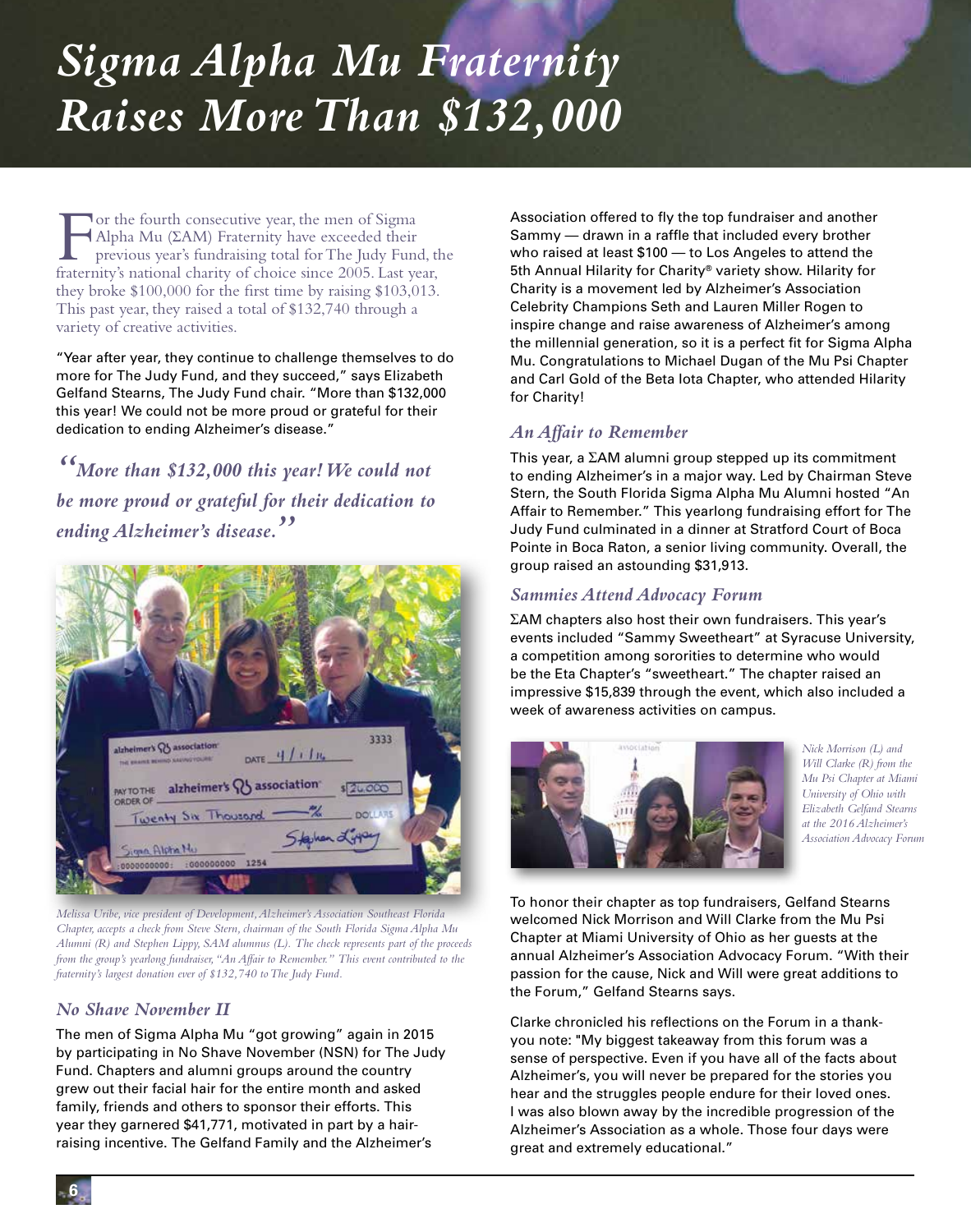# *Moving the Cause Forward*

#### *Walk to End Alzheimer's*



*The Judy Fund 2015 Walk to End Alzheimer's team*

The Judy Fund was well represented at the 2015 Alzheimer's Association Walk to End Alzheimer's®. Led by Elizabeth Gelfand Stearns, the 41-member team, which included four generations of Gelfand and Stearns family members; Gelfand, Rennert & Feldman employees; Partners Trust employees; and other friends of The Judy Fund raised more than \$6,000 to help advance the care, support and research efforts of the Association. To join The Judy Fund team this year, visit **alz.org/thejudyfund**.

The Judy Fund team has a counterpart in the Midwest. On Sept. 25, family friend David Berry and his team participated in Walk to End Alzheimer's in Chicago. David's mother has Alzheimer's and he named his team after The Judy Fund in gratitude for the support and guidance he has received from the Gelfands. The group raised more than \$5,000. Gelfand Stearns' brother, Dean Gelfand, spent a summer with the Berry family in Chicago during college and describes David's mother, Annette, as "a mom to us all."

#### *Women's Alzheimer's Research Initiative (WARI) Grant Awards*

A year ago, the Alzheimer's Association launched the Women's Alzheimer's Research Initiative (WARI) to advance studies on gender differences in Alzheimer's disease and other dementias. The Judy Fund is directly supporting WARI, which recently announced its first set of research awards to nine studies — eight in the United States and one in Italy.

Though longevity and lower death rates can explain in part why women are at a higher risk than men to develop Alzheimer's, many fundamental questions remain. Understanding gender differences in the development of the disease is critical to the health of our nation and the world.

The data gleaned from these studies will catalyze important discoveries about Alzheimer's disease in women and men

alike. Your support of The Judy Fund will help to advance progress in this critical area of research.

On May 21, 2016, Maria Shriver and Equinox sports clubs held Move for Minds™, a groundbreaking national event to raise awareness and funds to support women's brain research, including WARI. "Women are at the epicenter of the Alzheimer's crisis, which is why we must be at the heart of the solution," Shriver says.



*David Harris, vice president of Health and Human Performance at Equinox with Maria Shriver (center) and "Access Hollywood" host Liz Hernandez at Move for Minds*

### *Recognizing an Alzheimer's Hero*

In June, Elizabeth Gelfand Stearns had the honor of presenting California State Sen. Ben Allen (D-Santa Monica) with the 2016 Legislator of the Year Award at a gathering of over 200 Alzheimer's advocates representing the entire state. Gelfand Stearns is a constituent in Allen's district and has worked with him on legislation to advance the fight

against Alzheimer's. As a freshman senator, Allen distinguished himself as a champion for the 610,000 Californians living with the disease and the 1.5 million family members and friends who provide care and support to them by introducing Senate Bill 613, a measure requiring an update to California's outdated physician guideline for Alzheimer's disease management.



*Elizabeth Gelfand Stearns and California State Sen. Ben Allen (D-Santa Monica)*